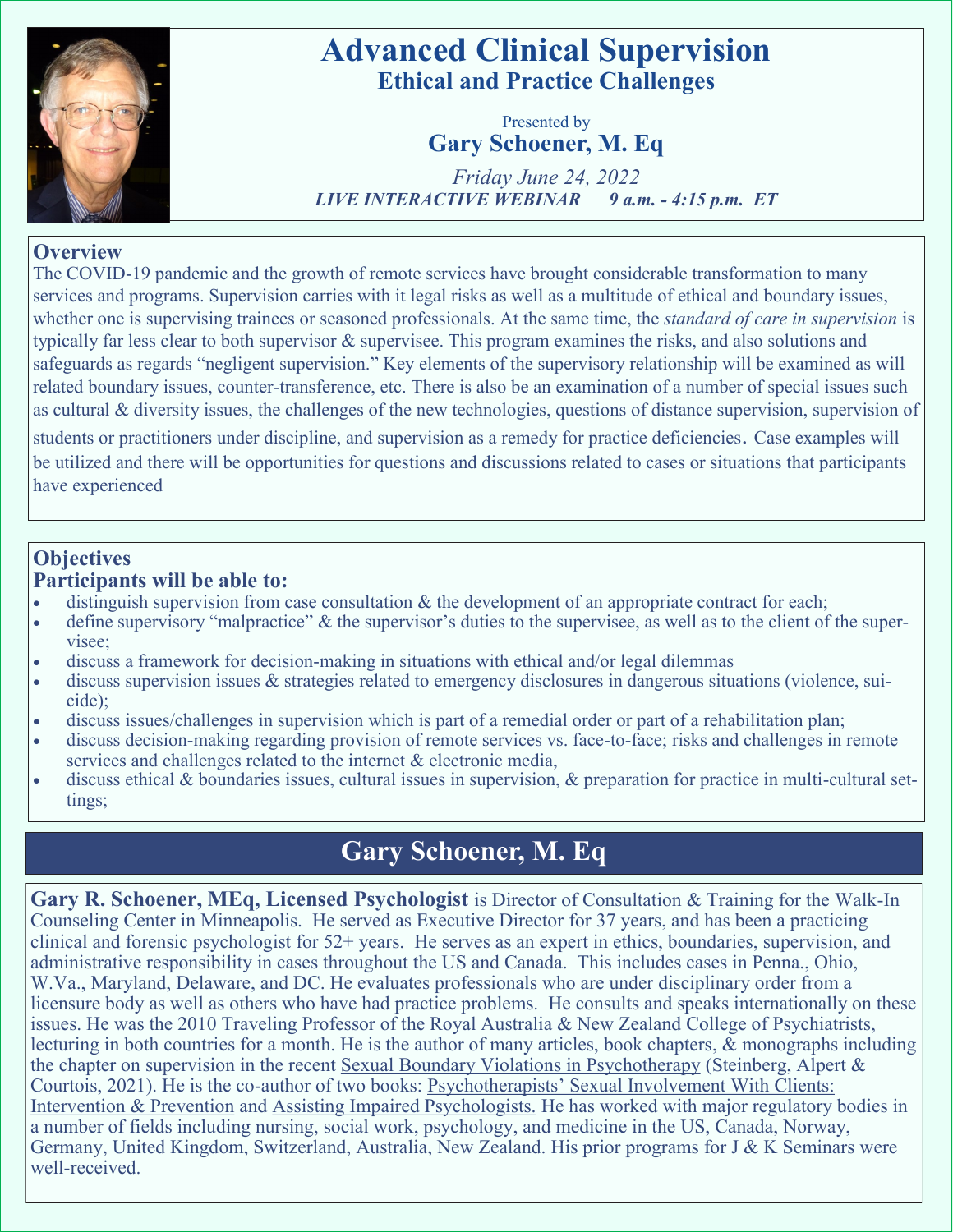

**Advanced Clinical Supervision: Ethical and Practice Challenges** Presented by

**Gary Schoener, M. Eq**

*Friday June 24, 2022 LIVE INTERACTIVE WEBINAR 9 a.m. - 4:15 p.m. ET* 

### **Audience Human Service Professionals**

- **psychologists**
- social workers
- licensed professional counselors
- school counselors and psychologists
- $\text{drug } \& \text{alcohol} \text{ counters}$
- marriage  $&$  family therapists
- music therapists
- case managers
- psychiatric nurses
- occupational therapists
- rehabilitation counselors
- graduate students

## **About our Live Interactive Webinars**

Our Live Interactive Webinars are hosted as Zoom Webinars. Unlike Zoom Meetings, if you have a camera and mike, they will both be muted. You will be able to see and hear the speaker and see the PowerPoint presentation.

We will have Zoom email you links for you to access the Webinar using any computer, tablet, or smart phone that has audio capabilities. There is no need to have a Zoom account. You do NOT need a video camera or microphone. We will email you the handout as a pdf attachment.

You will have the ability to text questions to the speaker and respond to yes and no questions and Poll questions from the speaker during the Webinar (in real time). The speaker will be responding to texted questions during the presentation.

There is no posttest for live interactive Webinars. However, you are required to use an email link we send you at the end of the program to respond to our online Evaluation/Feedback form.

We will email and mail via USPS your certificate within a week of the Webinar. It takes us a few days to verify your attendance and the completion of your Feedback form.

Credit is not offered to live webinar participants watching in groups. Attendees must register and login individually to receive credit.

Please contact us if you have additional questions or concerns.

# **AGENDA**

## *Friday Morning - 9 a.m.—12:15 p.m. ET*

### **Basic Ethical & Practice Challenges**

- Current context the pandemic
- Administrative vs. clinical vs. training
- Basics of Ethical decision-making for supervisor  $\&$ supervisee

#### **Contracting – Ethical & Practice Issues**

- Supervisory & consultative contracts
- Design of supervision plans; ethical challenges
- Remote supervision texting, internet

## *Friday Afternoon –1 p.m.—4:15 p.m. ET*

### **Challenges – Ethical & Practical**

- Cultural issues and boundaries
- Remedial or rehabilitative supervision
- Ethical & boundary issues on the internet

#### **Supervisor's Role in High- Risk Situations**

- Duties re: self-harm & suicide
- Danger to others, including to supervisee
- Ethics/practice risks with former clients